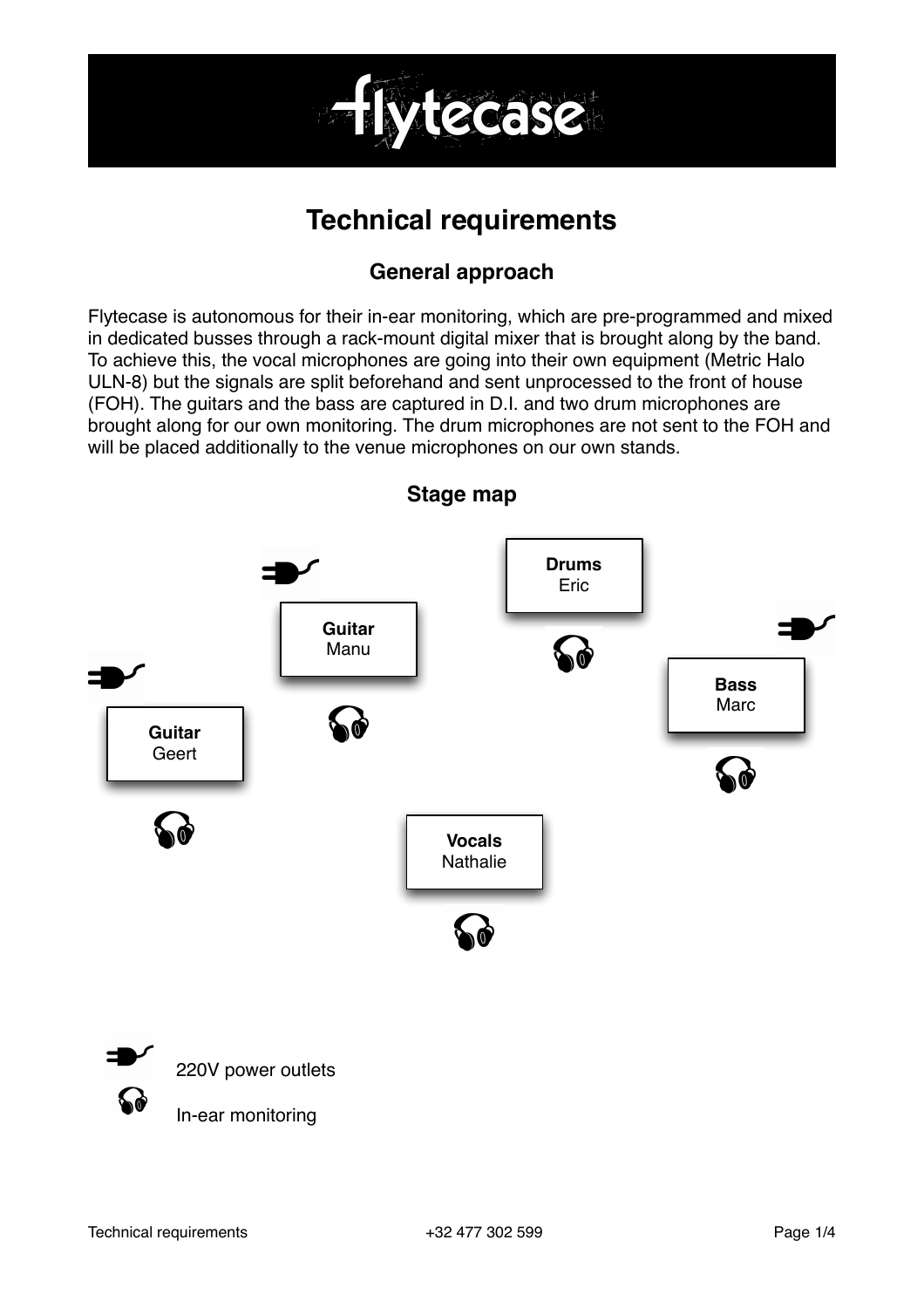

#### **Patch**

| Input          | <b>Channel</b>                  | <b>Material</b>                                    | <b>Insert</b> |
|----------------|---------------------------------|----------------------------------------------------|---------------|
| 1              | <b>Kick</b>                     | Heil PR40, AKG D112, Shure Beta52, Sennheiser e602 | Comp 1        |
| $\overline{2}$ | Snare                           | Heil PR20, Shure Beta56, Shure SM57                | Comp 2        |
| 3              | Hi-Hat 14"                      | Heil PR20, Shure SM81, Shure SM57                  |               |
| 4              | Tom 1 13"                       | Heil PR20, Shure Beta56, Sennheiser e604           |               |
| 5              | Tom 2 14"                       | Heil PR20, Shure Beta56, Sennheiser e604           |               |
| 6              | Tom 3 18"                       | Heil PR20, Shure Beta56, Sennheiser e604           |               |
| 7              | Cymbals L                       | Heil PR30, Shure SM81, AKG C451                    |               |
| 8              | <b>Cymbals R</b>                | Heil PR30, Shure SM81, AKG C451                    |               |
| 9              | <b>Bass</b>                     | DI box, -20dB gain attenuation                     |               |
| 10             | Guitar 1 L                      | DI box, -20dB gain attenuation                     |               |
| 11             | Guitar 1 R                      | DI box, -20dB gain attenuation                     |               |
| 12             | Guitar 2                        | DI box, -20dB gain attenuation                     |               |
| 13             | <b>Vocals</b><br><b>Backing</b> | Personal Mic, Heil PR20                            | Comp 3        |
| 14             | <b>Vocals</b><br>Lead           | Personal Mic, Heil PR35                            | Comp 4        |
| 15             |                                 |                                                    |               |
| 16             | FX <sub>L</sub>                 | <b>TC Electronics, Lexicon</b>                     |               |
| 17             | FX R                            | <b>TC Electronics, Lexicon</b>                     |               |

*Remarks: The vocal microphones are provided by the band, all the other microphones need to be provided by the venue with comparable microphones to the ones that are listed.*

## **Stage Outputs**

Flytecase doesn't use stage outputs and relies entirely on in-ear monitoring. **Stage monitors should thus be muted** to prevent excessive on-stage sound for no reason.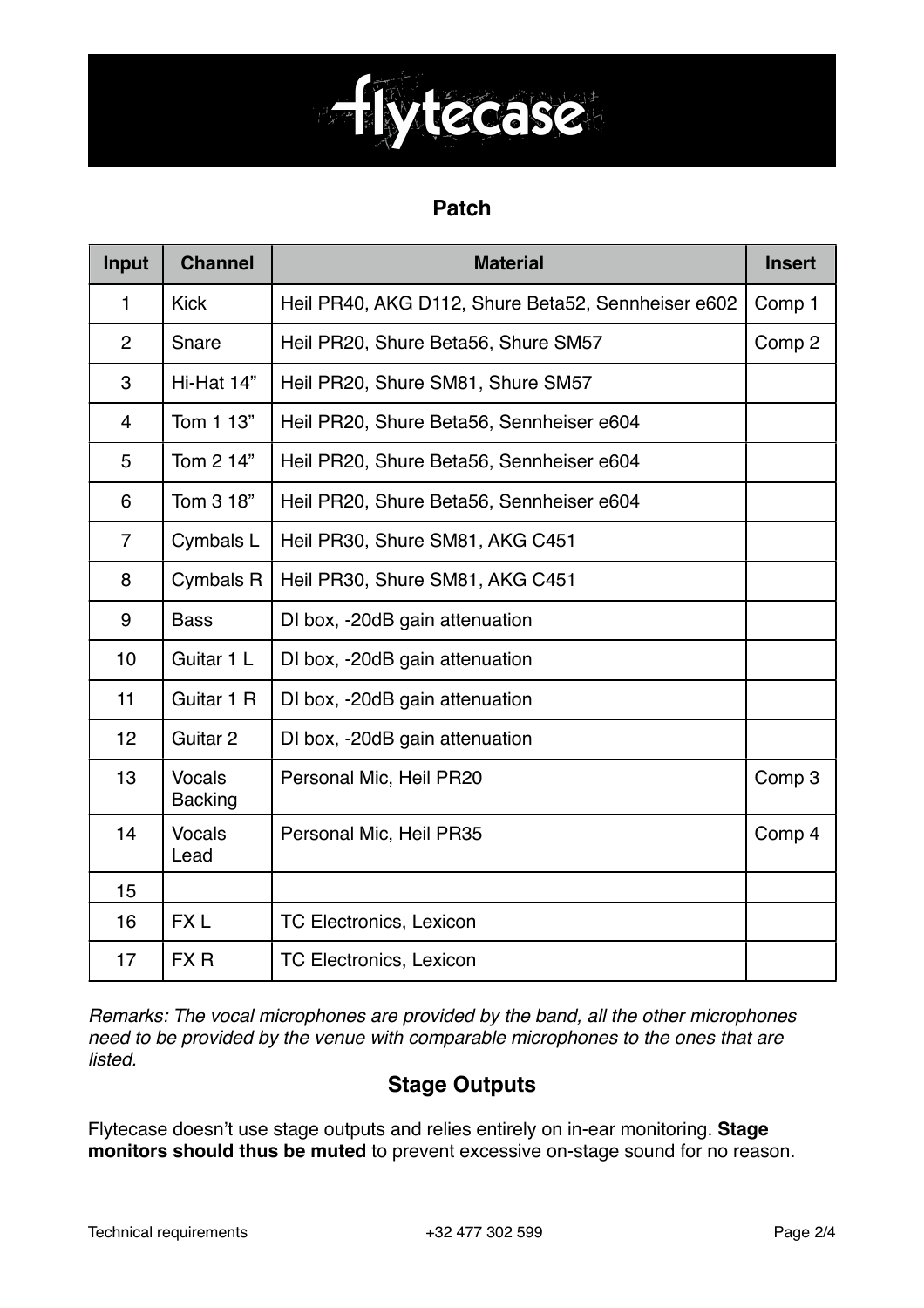

#### **Installation, secure storage, sound check**

Flytecase needs at least 30 minutes to install their equipment, this doesn't include the sound check. A secured area without public access needs to be provided to store their equipment if other bands are playing before or after.

The time available for the sound check will be at least 15 minutes.

This brings the installation, setup and sound check time to at least 45 minutes before the actual concert.

## **Front of house equipment**

The front of house mixing console, amplifiers, speakers and effects need to be of professional quality and geared towards live P.A. Flytecase might refuse to play if studio, semi-pro or amateur equipment is present such as Behringer, Eurodesk, ... The equipment needs to be in good working order.

Note that guitars and bass are totally un-amped and connected through DI. It is of critical importance that good quality DI boxes are present, like for instance Radial JDI or BSS AR-133. Low-cost DI boxes might drastically diminish the sound quality and introduce parasites. Since this is at the source of the sound emission, Flytecase is picky about the quality of the DI boxes.

There needs to be at least 16 inputs, 4 auxiliary mix busses, 4-band EQ with parametric mid on each channel, and three channels of professional quality 31-band graphic equalizers (one for each output).

At least 4 individual compressor channels need to be available as inserts. Preferred brands are BSS, DBX, Drawner. Again, avoid low-cost.

At least one stereo effect send with a high quality professional reverb and delay needs to be available. Preferred models are TC Electronics (M 3000, M-One, ...) and Lexicon (PCM, MPX, MX, ...). Low-cost effects, like Behringer, will not be accepted.

The front of house mixing console can't be located behind the stage or to the side, it needs to be located at a properly studied location for professional live mixing, preferably centered in front of the stage. This obviously excludes resonant locations like the inside of a van.

The power of the FOH speakers needs to be sufficient for the size of the venue and be at least 2-way with separate woofer or sub-woofer. They need to be able to uniformly cover the area where the audience is located. Also, the maximum sound level has to be able to reach at least 100dB at the location of the FOH mixing console.

The whole system has to be pre-calibrated and void of buzz, saturations and parasites.